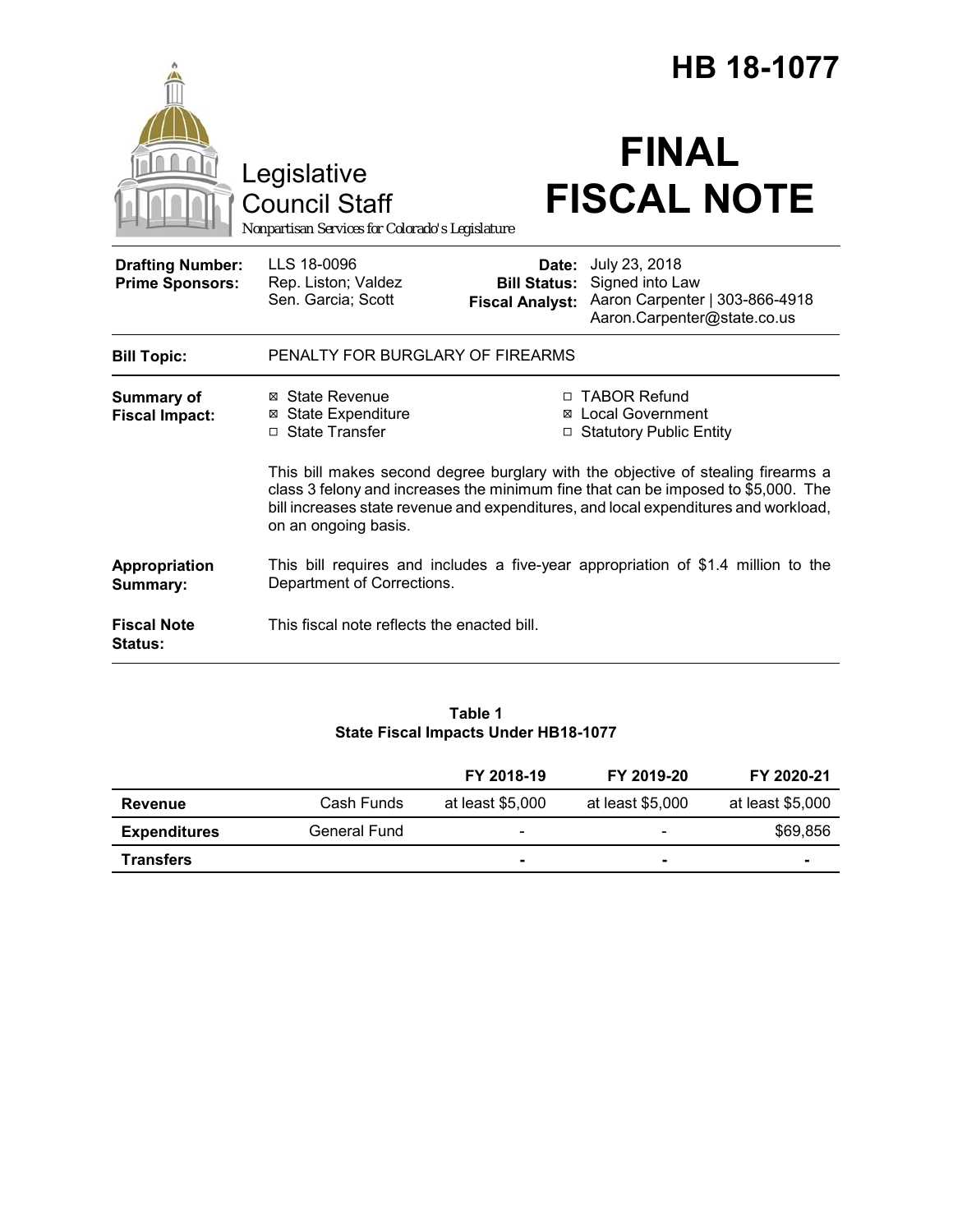July 23, 2018

## **Summary of Legislation**

This bill enhances the sentence for second degree burglary from a class 4 felony to a class 3 felony if the objective of the burglary is the theft of one or more firearms or ammunition. The bill allows the courts to impose a fine of \$5,000 to \$750,000 for an individual convicted of second degree burglary with the objective of stealing a firearm or ammunition.

## **Comparable Crime**

Legislative Council Staff is required to include certain information in the fiscal note for any bill that creates a new crime, changes the classification of an existing crime, or changes an element of the existing crime that creates a new factual basis for the offense. This bill changes the element of an existing crime by making burglary of a firearm or ammunition a class 3 felony. From January 2015 to January 2018, 4,043 people were sentenced for committing second degree burglary. Of that number, 3,524 were male, 517 were female, and 2 where gender was not identified. Demographically, 3,053 were Caucasian, 599 were African American, 306 were Hispanic, 39 were Asian, 21 were American Indian, 23 were other, and 2 where race was not identified. Under current law, second degree burglary is a class 4 felony unless the burglary was of a dwelling or the objective was to steal a controlled substance lawfully kept within a building, then it is a class 3 felony. For informational purposes, of the 4,043 people sentenced for committing second degree burglary, 1,112 were charged with a class 3 felony. The Bureau of Alcohol, Tobacco, Firearms and Explosives reported that in 2016, there were 237 guns stolen in Colorado. According to the U.S. Attorney's Office, there were 12 individuals charged with stealing a firearm or ammunition in Colorado, in 2017. Based on this and information provided by the Colorado District Attorney's Council, the fiscal note estimates that in one year, there are 18 cases of second degree burglary with the objective of stealing a firearm or ammunition that would be a class 3 felony under this bill.

# **Assumption**

The fiscal note assumes that although the bill takes effect upon the signature of the Governor, no impact will occur in the first year due to the amount of time required for criminal filing, trial, disposition and sentencing of each case. If impacts arise in the first year, this analysis assumes the Department of Corrections (DOC) will request any required appropriations through the annual budget process.

## **State Revenue**

Beginning in FY 2018-19, this bill is anticipated to increase state revenue by at least \$5,000 per year.

**Criminal fines.** The bill is anticipated to increase state revenue by at least \$5,000 per year, credited to the Fines Collection Cash Fund in the Judicial Department. The bill makes the fine penalty for a class 3 felony offense, with the objective of stealing a firearm or ammunition, \$5,000 to \$750,000. Under current law, second degree burglary with the objective of stealing a firearm or ammunition is a class 4 felony with a fine ranging between \$2,000 to \$500,000. Because the courts have the discretion of incarceration, imposing a fine, or both, the precise impact to state revenue cannot be determined, but is expected to be at least \$5,000 because of the number of cases and the increase in minimum fine.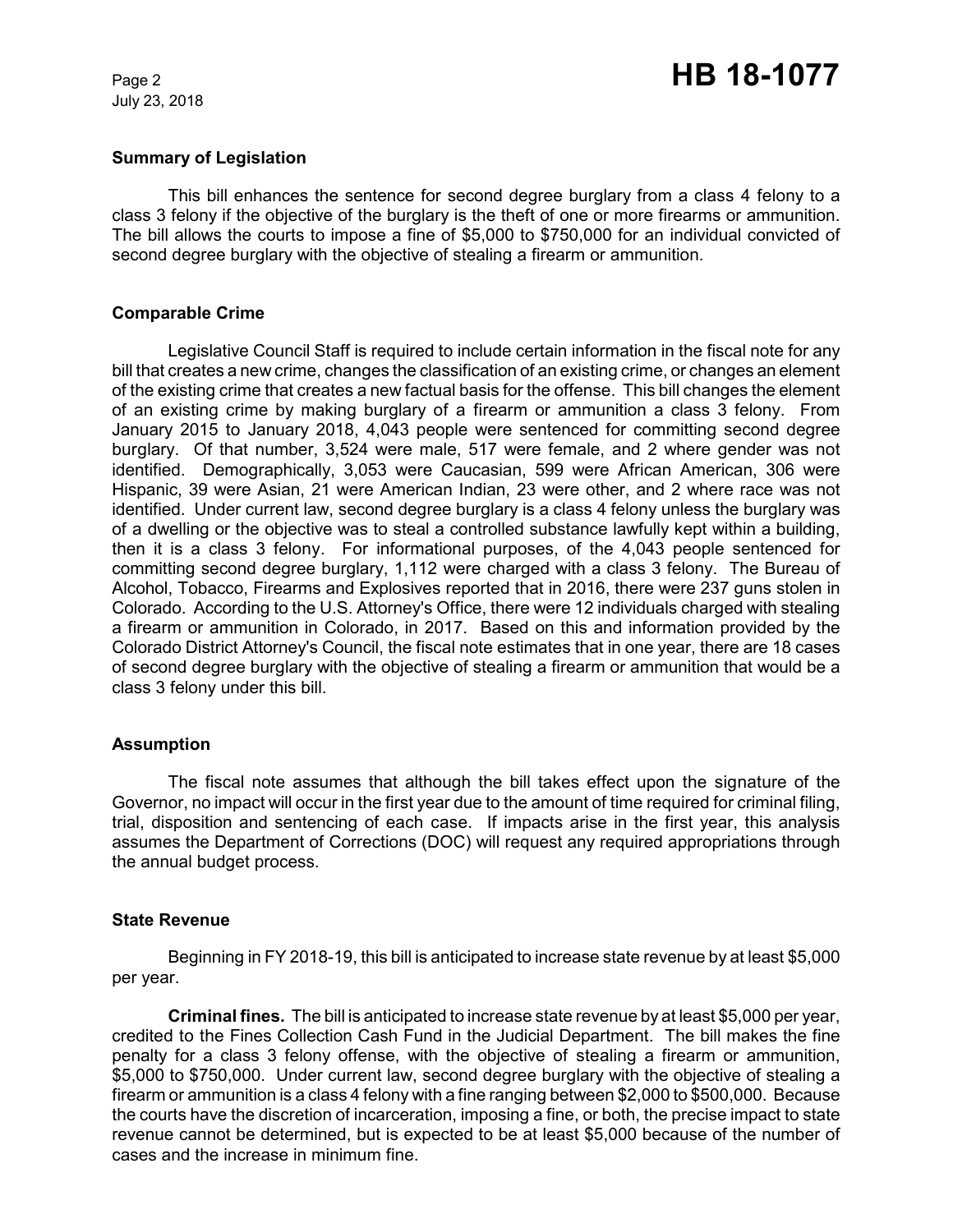July 23, 2018

# **TABOR Refund**

This bill increases state revenue from criminal fines and court fees, which will increase the amount of money required to be refunded under TABOR for FY 2018-19 and FY 2019-20. A TABOR refund obligation is not expected for the current FY 2017-18. Since the bill increases the TABOR refund obligation without a corresponding change in General Fund revenue, the amount of money available in the General Fund for the budget will decrease by an identical amount. State revenue subject to TABOR is not estimated for years beyond FY 2019-20.

## **State Expenditures**

Beginning in FY 2018-19, this bill increases workload and state expenditures in the Judicial Department and agencies that provide representation to indigent persons, including the Office of the State Public Defender and the Office of the Alternate Defense Counsel. It is also expected to increase state General Fund expenditures in the DOC, as discussed below.

**Judicial Department.** From January 2016 to January 2018, trial courts saw about 8,000 cases filed with at least one charge of second degree burglary. The bill is not expected to increase the amount of second degree burglary cases but may see an increase of workload from an increase of litigation due to the higher charge. Probation costs may also increase to the extent that individuals sentenced to probation will be on it for a longer period. Any cost or workload increases can be accomplished within existing appropriations.

**Agencies providing representation to indigent persons.** Workload and costs for the Office of the State Public Defender and the Office of the Alternate Defense Counsel (ADC) may increase under the bill. More serious charges increase case length, case costs, and are more likely to go to trial. To the extent this occurs, this analysis assumes the affected offices will request an increase in appropriations through the annual budget process. For informational purposes, the average cost to the ADC for a felony 4 case is \$1,320 and the average cost for a felony 3 case is \$2,414.

**Department of Corrections.** This bill increases prison bed and parole costs for the DOC by \$1.4 million for a five-year period with impacts beginning in FY 2020-21, as discussed below.

**Prison beds.**This bill is anticipated to increase state General Fund expenditures for the DOC by an estimated \$1.4 million for a five-year period with impacts beginning in FY 2020-21. This increase assumes at least 18 offenders will be sentenced to prison for a class 3 felony every year and have an average length of stay of 74.9 months instead of 33.9 months for a class 4 felony. Table 2 shows the estimated cost of the bill over the next five fiscal years.